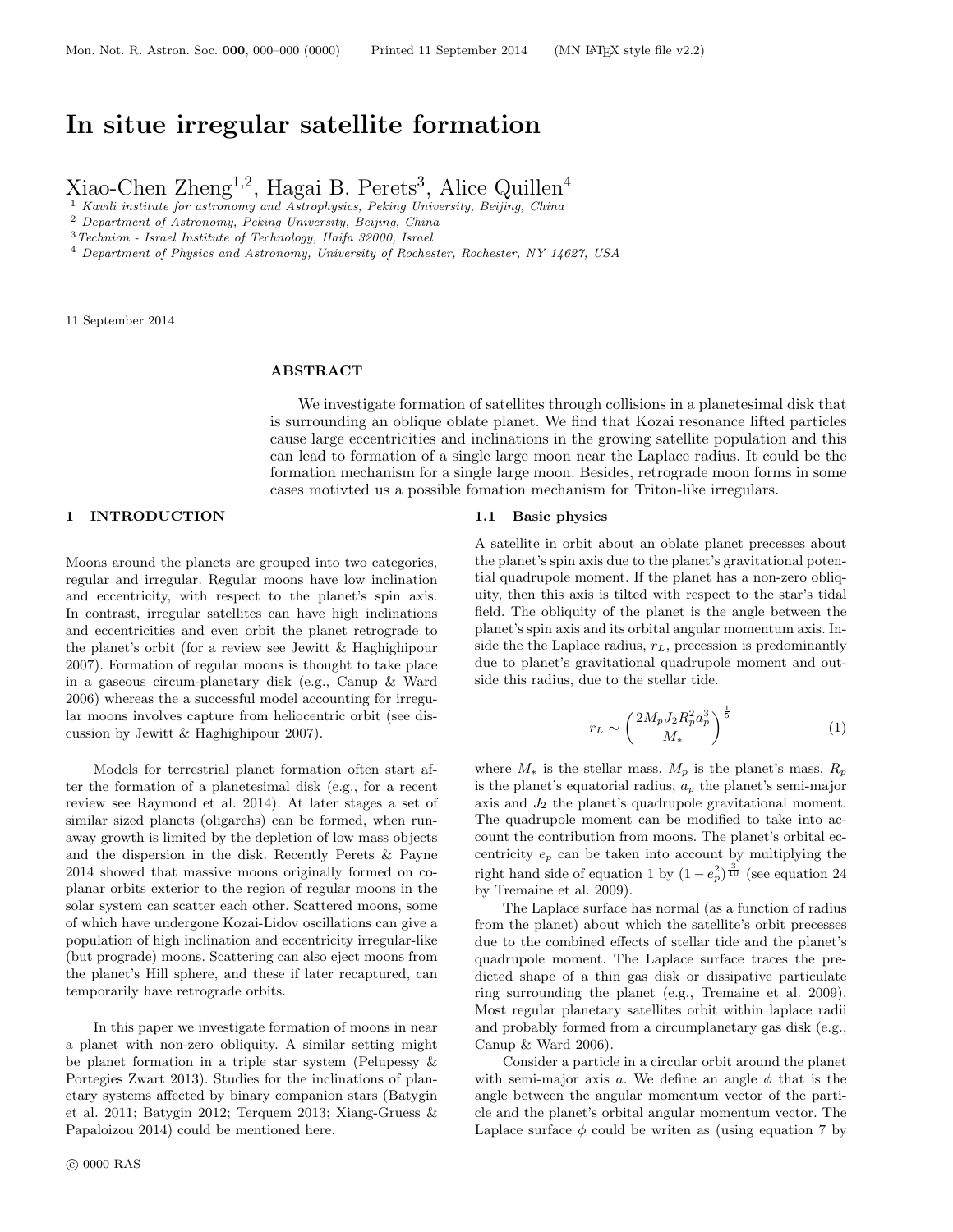Tremaine & Davis 2014)

$$
\cot 2\phi = \frac{\cos 2\phi_p - a^5 / 2r_L^5}{\sin 2\phi_p}.
$$
 (2)

where  $\phi_p$  is the azimuthal angles of the planet, the obliquity is  $\phi_p - \phi_* = \phi_p - \frac{1}{2}\pi$ 

## **2 NUMERICAL SIMULATIONS**

#### **2.1 Initial settings**

The code Mercury (Chambers 1999) was modified to take into account the oblateness of the planet by adding a quadrupole moment to the gravitational potential. When two particles collide they stick together forming a single body with total mass the sum of each impactor.

Simulations begin with a single planet in orbit about a star. The planet is initial surrounded by a disk of planetesimals in circular orbits that are in the planet/star orbital plane. Parameters for the simulations are listed in Table 1. The density assumed for planetesimals is that of the largest moon and is between 1-2 g cm*−*<sup>3</sup> . Initial planetesimal separation was 7 *r<sup>H</sup>* with the mutual Hill radius

$$
R_H = \left(\frac{2\mu}{3}\right)^{1/3} \frac{a_i + a_{i+1}}{2}, k = \frac{a_{i+1} - a_i}{R_H} \tag{3}
$$

We ran three sets of simulations:

*•* Series A: started with planetesimals initial in the planet's orbital plane.

*•* Series B: with planetesimals started in the Laplace surface.

*•* Series C: with planetesimals started in a planet perpendicular to the planet's spin axis (the obliquity plane).

The A1 simulation uses parameters for Neptune.

We also run a couple of test simulations with the same parameters as these series but a zero obliquity.

## **2.2 Results and discussion**

Figure 1 shows the result of the A1 simulations. Instead of the analyatic laplace surface derived by equation 2, the planetesimals are initially located at the reference plane, in another words, they are primarily considering to be born at the circumstellar disk. After 1 Myr evolving, there is a massive object formed within one *rL*, caused by increase in collisions probability due to Kozai oscillations near *rL*. Beyond the laplace radii, most plantesimals are smaller in mass, and even one or two dominated bodies formed, they are prefering to orbit around *r<sup>L</sup>* rather than outer region. Most interesting, the largest object formed in the inner region is orbiting around the host planet in a retrograde manner, the matual inclination of this plantesimal orbit compare to the host planet obliquity is larger than 100 degree. It inspires us about the possible formation mechanism for Triton. Base on previous observation, Triton is at 0*.*237*r<sup>L</sup>* to Neptune with a retrograde orbit, due to the large relative inclination to the equator plane of Neptune, Triton is classified into irregular moon group even though its mass and location are belong to regular moon features. It seems that the intensive collisons inspired by J2 of host plant which

would result in the formation of a massive moon in retrograde orbit could be a prospective scenario for Triton-like satelliate formation without applying any other energy dissipation mechanism. However, the observed Triton is much closer to Neptune compare to the simulation and the inlination as well as the mass in our mimic result have nonignorable devergency with observed value. Actually, the latter difference could contribute to the model dependence and in the simulation we only consider the inelastic collision so the collison outcomes are resonable to be different to the real case, but how could Triton migrate into such a inner region is still a puzzle, additional migration scenario is neccessary to be considered, tidal dissipation could be the most luminous proposal.

In Fig.2, we study how moons growth with time in the top plot, while in the bottom pattern, their individual semimajor axis evolving are also presenting in detail. As same as the inferring by Fig.1, most moon mass prefer to concentrate in the inner region but there are large amount of small planetesimals bordely distribute in the few times of laplace radii to few tens percent of planet Hill radius with moderate excitation in orbit which could be the origin of irrgular group.

For comprison, planetsimals in Neptune system are also initially at the anylatic laplace plane and the equator plane, shown in Fig .3 and Fig.4, respectively. The final mass distribution in two plots show similar features, there is one massive object form at the reference plane within one laplace radii in both cases, while beyond the region, small planetesimals are randomly dispersed around the circum-stellar plane which is consistent to the A1 series. The absence of retrograde object in B1 and C1 series could contribute to the overlap of laplace surface with the primary location of plantesimals within laplace radii, therefore the inclination of most planetesimals in this region are impossible to be greatly excietd by quadropole torque of host planet.

To have a basic idea that how could the planet's obliquity take effect on moon formation, in Fig.5, we consider the planetesimals evolving around one zero-obliquity planet. As what we expected, collisions of planetesimals in such a non-J2 system are not as effeciency as A1, B1 and C1 series resulting in the absence of massive moon after 1 Myr evolution. Therefore, we could rougly conclude that the planet's obliquity has significant influnece on the observed configuration of surrounding moons.

Besides, the moon formation around Saturn system is also studied in Fig.6, Fig.7 and Fig.8. The planetsimals are initially located at reference plane, laplace surface and equator plane, respectively. In both cases, after 1 Myr evolution, there is no massive moon formed within one laplace radii, it is different from the Neptune cases. However, slightly outer laplace radii, one or two dominated moons have formed around the laplace surface, while in the outside regime where stellar tide is dominated, only small planetesimals surviving due to the lack of orbital crossing.

Actually, the moon configuration in Saturn and Neptune systems should be similar because the host planets both have a intermediate obliquity, by contrast, Uranus should be an exception as its euqtor plane is nearly perpendicular to the orbital plane. We also study the inclination evolving of planetesimals around Uranus in Fig.9 and Fig.10. For planetesimals initially in equator plane, the final distribution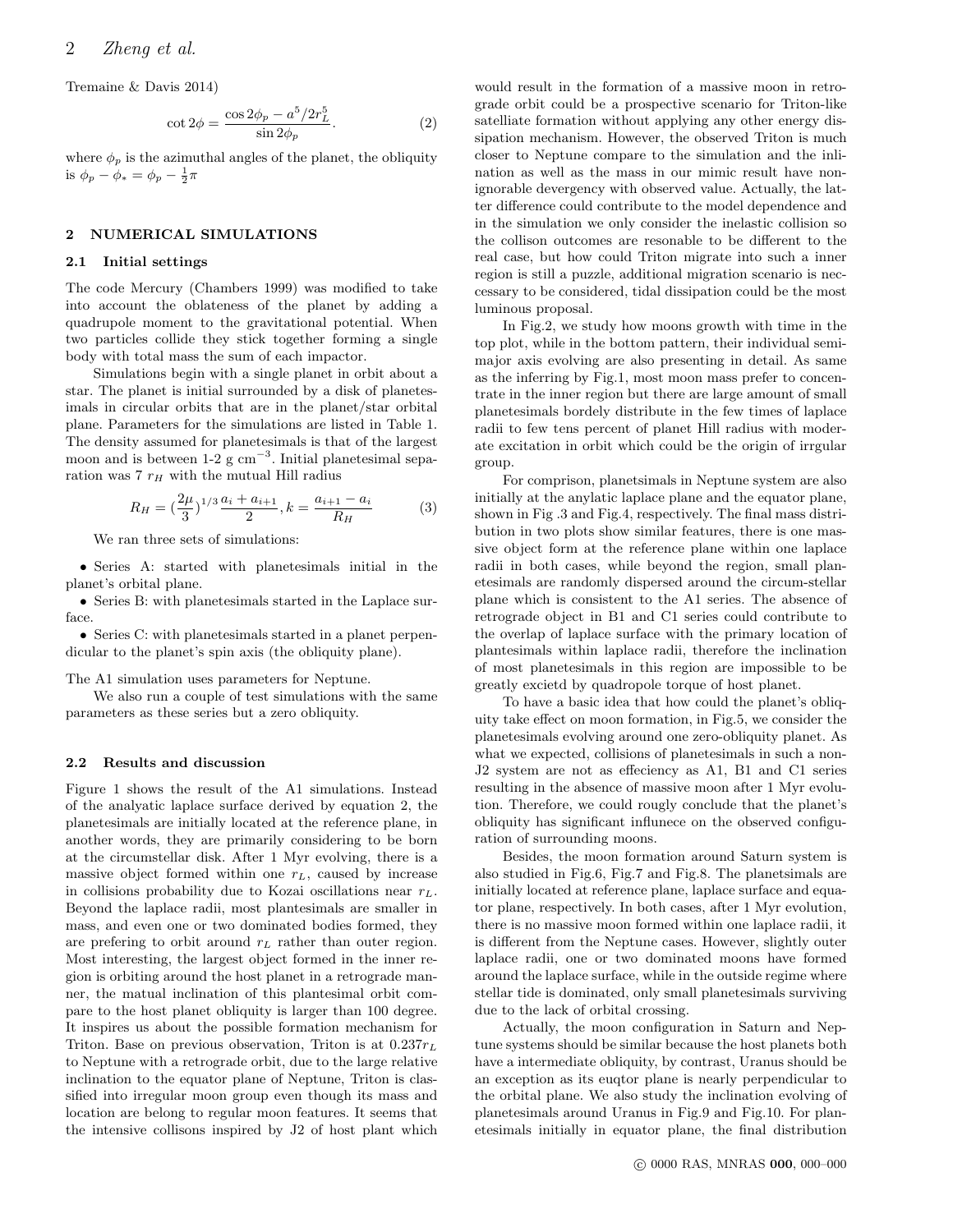3

**Table 1.** Initial integration parameters

| Series    | $M_{p}$<br>$(M_*)$                         | m<br>$(M_*)$          | $a_n$<br>(AU) | $(^\circ)$   | $J_2$                                       | $R_p$<br>(AU)         | $r_H$<br>(AU) | $r_L$<br>(AU) | $a_{min} - a_{max}$<br>(AU) |
|-----------|--------------------------------------------|-----------------------|---------------|--------------|---------------------------------------------|-----------------------|---------------|---------------|-----------------------------|
| 1-Neptune | $5 \times 10^{-5}$                         | $2 \times 10^{-10}$   | 30            | $30^\circ$   | $24 \times 10^{-3}$                         | $1.65 \times 10^{-4}$ | 0.77          | 0.01          | $0.0005 - 0.119$            |
| 2-Uranus  | $4.3 \times 10^{-5}$                       | $1 \times 10^{-10}$   | 19            | $98^\circ$   | $18.7 \times 10^{-3}$                       | $1.75 \times 10^{-4}$ | 0.46          | 0.011         | $0.0005 - 0.048$            |
| 3-Saturn  | $28.5 \times 10^{-5}$ $15 \times 10^{-10}$ |                       | 9.58          | $26.7^\circ$ | $70.56 \times 10^{-3}$ $4.0 \times 10^{-4}$ |                       | 0.44          | 0.0195        | $0.0005 - 0.12$             |
| 4-Jupiter | $1.0 \times 10^{-3}$                       | $3.93 \times 10^{-9}$ | 5.2           | $3^\circ$    | $45 \times 10^{-3}$                         | $4.8 \times 10^{-4}$  | 0.36          | 0.017         | $0.0005 - 0.119$            |

 $M_p$  is the mass of the planet divided by the mass of the star,  $m$  is the initial mass of the planetesimals (divided by the mass of the star). *Rp* is the planet's radius. *I* is the planet's obliquity and *ap* the semi-major axis of the planet. Simulations are started with 50 planetesimals spaced by 10 mutual Hill radii and ranging from  $a_{min}$  to  $a_{max}$  (in orbit about the planet). The Hill radius is  $r_H$  and the Laplace radius *r<sup>L</sup>* (equation 1). We adopt a density for the planetesimals of 1 g cm*−*<sup>3</sup> . Simulation was run for 1 Myr.

after 1 Myr is kind of plain, only one small planetesimal is still surviving in the system. Comparably, planetesimals are trending to form massive moons if they are primarily setted at the reference plane. Those results motivited us a suppose to constriant the time when Uranus trends to be obliquid base on previous moon configuration, if Uranus gets its high obliquity at an early age, it is hard to form large moon, but if Uranus gets its high obliquity at later age, it is possible for moons' formation in inclined orbits.

# **3 TIDAL EVOLUTION**

If spin is important then satellites move outward if they are outside spin-synchronous orbit with the planet. If spin is unimportant then satellites move inward due to tidal circularization. For drift due to spin of planet and tide raised on planet from the satellite

$$
\tau_a^{-1} = \frac{\dot{a}}{a} \sim n \sin(\Omega_p - n) \frac{3k_2}{Q_p} \frac{M_s}{M_p} \left(\frac{R_p}{a}\right)^5 \tag{4}
$$

The sign would be positive for the region we are in as  $\Omega_p$  is large compared to *n* for us (we are outside spin-synchronous orbit). For tidal circularization and a rigid body (and the satellites probably have rigidity like ice) an eccentricity damping timescale is

$$
\tau_e \sim \frac{4}{63} \frac{M_s}{M_p} \left(\frac{a}{R_s}\right)^5 \frac{\mu_s Q_s}{n} \tag{5}
$$

where  $\mu_s$  is the rigidity of the satellite. Through angular momentum conservation

$$
\tau_a \sim \tau_e \tag{6}
$$

and the satellite moves inward. Usually satellite eccentricity is damped and this follows through angular momentum with the orbit, (though the Moon is a counter example with increasing eccentricity and semi-major axis because the Earth's tidal dissipation and spin are more important than that of the moon).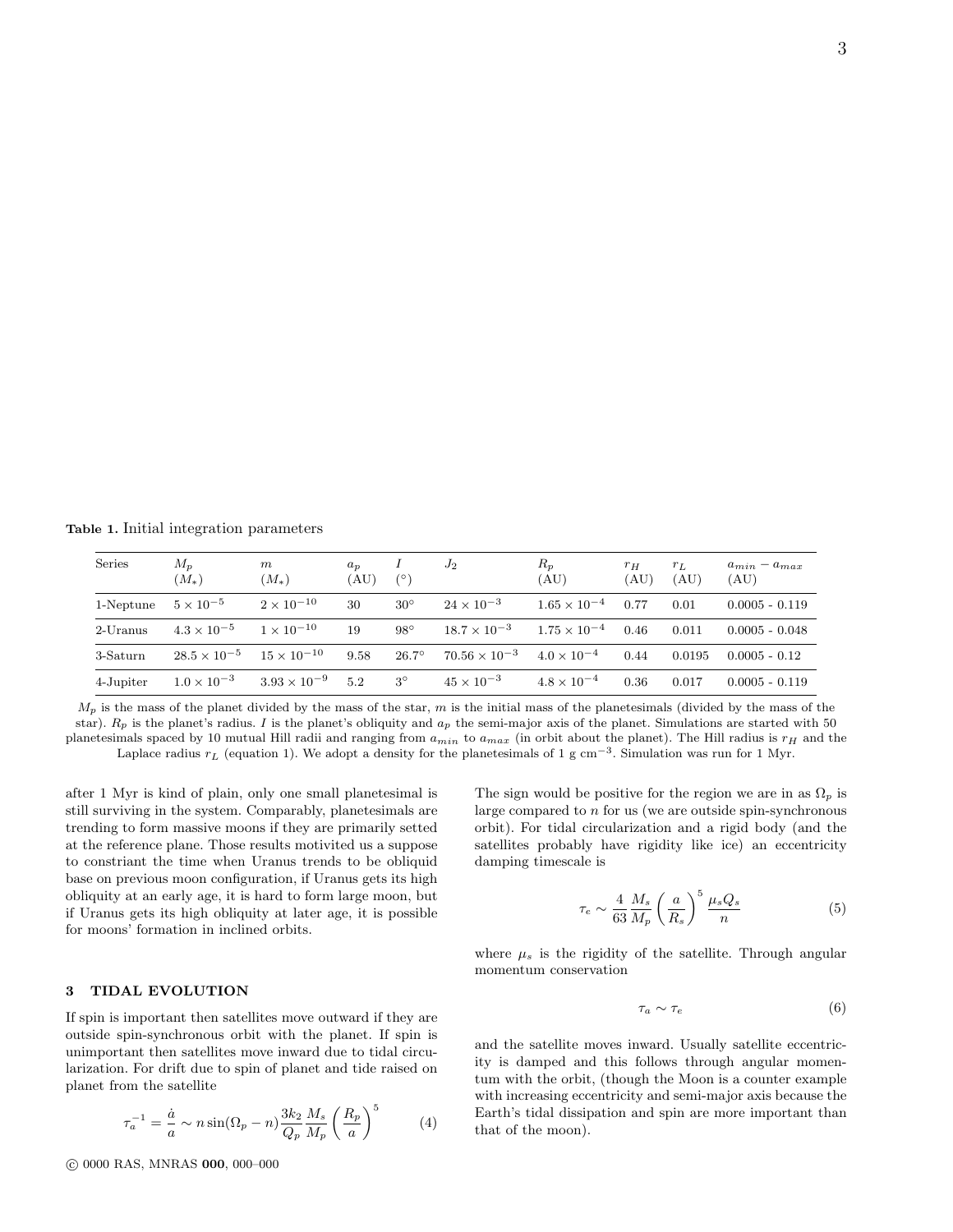

**Figure 1.** Final masses moon inclinations and semi-major axes in the A1 series (see Table 1). As a function of inclination with respect to the planet's orbital plane, we plot semi-major axes of planetesimals in the A1 series. The error bars give peri-center and apocenter radii and have length related to particle eccentricity. The size of the dots is related to moon mass. Colors labels each system, and Blue circles show the analytical Laplace surface (calculated using equation 2).

Possibly the above is consistent with

$$
\tau_a^{-1} = \frac{\dot{a}}{a} = -n \frac{21}{64} \left(\frac{R_s}{a}\right)^5 \frac{k_{2s}}{Q_s} \frac{1}{(1-e)^6} \frac{M_p}{M_s} \tag{7}
$$

Which is equation 1 by Cuk & Gladman (2005). Matija averaged over Kozai cycles to predict drift of the satellite.

$$
(n\tau_a)^{-1} \sim 10^{-15} \left(\frac{M_s}{M_{Triton}}\right)^{-1} \left(\frac{M_p}{M_{Neptune}}\right)
$$

$$
\left(\frac{k_{2s}}{0.1}\right) \left(\frac{Q_s}{100}\right)^{-1} \left(\frac{a}{0.01 \text{AU}}\right)^{-5}
$$

$$
\left(\frac{R_s}{R_{Triton}}\right)^5 \left(\frac{1}{1-e}\right)^6 \quad (8)
$$

Here for semi-major axis I have used Neptune's current Laplace radius and  $k_{2s}$  and  $Q_s$  used by Cuk  $\&$  Gladman (2005) for Triton. The timescale is too long unless there is a high eccentricity.

Tidal circularization does bring a satellite inward, so if a single large body is made at *r<sup>L</sup>* at eccentricity it would be brought inward by tidal circularization. It is straightforward to predict ∆*a* from the eccentricity after formation using angular momentum conservation, but it is only sensible to do this if there is no Kozai oscillation and if the timescale for tidal circularization is short.

Fig.11 shows how the eccetricity and tidal circularison of each planetsimals evolving with time. In the eccentricity

regime, there are two goups, one is bound planetesimals, another is escapers. Base on equation8, the timescale of tidal circularison is also present at the bottom plot. For most planetesimals, the tidal effect could be ignore due to the long circularison timescale, only for few particles, the tidal circularison timescale are comparable to the evolving timscale which could be the candidates for the following inward migrations. Therefore, those plantesimals which are effecient for tidal circularison could be our research majors in next step.

## **3.1** *J*<sub>2</sub> **and**  $r<sub>L</sub>$  **with time**

A planet that is oblate because of rotation

$$
J_2 \equiv k_{2p} \frac{q_{rot}}{3} \tag{9}
$$

with a centrifugal parameter

$$
q_{rot} \equiv \frac{\bar{R}_p^3 \Omega_p^2}{GM_p} \tag{10}
$$

and  $\Omega_p$  the spin of the planet and  $\overline{R}_p$  the mean radius (not equatorial radius). Angular momentum of the planet

$$
L = M_p \alpha_p \bar{R}_p^2 \Omega_p \tag{11}
$$

With angular momentum conservation at two different times

$$
J_{2,new} = J_{2,old} \frac{k_{2p,new}}{k_{2p,old}} \left(\frac{\alpha_{p,new}}{\alpha_{p,old}}\right)^{-2} \left(\frac{\bar{R}_{p,new}}{\bar{R}_{p,old}}\right)^{-1} \quad (12)
$$

*⃝*c 0000 RAS, MNRAS **000**, 000–000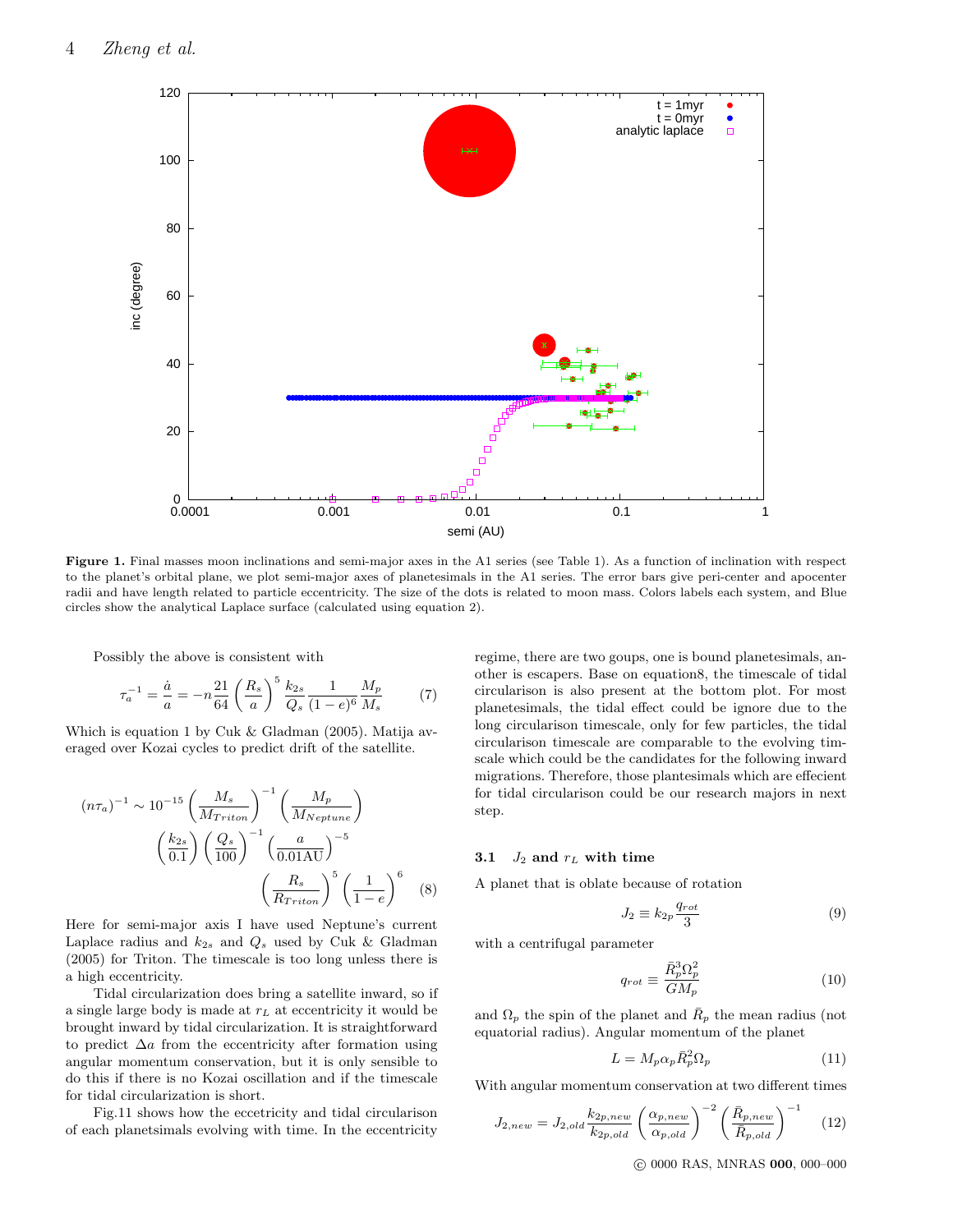

**Figure 2.** The mass and semi-major axis evolution of planetesimals in A1 series

Both  $k_{2p}$  and  $\alpha_p$  are predicted to increase with time as a planet contracts and  $\bar{R}_p$  decreases (Leconte et al. 2011). Using the models by Leconte et al. (2011)  $k_{2p}$  increase by 30% while  $\alpha_p$  increases by 15% for a change in radius of about 20% (look at his  $\kappa$  for  $\alpha_p$ ). The factors of  $\alpha_p$  and  $k_{2p}$  cancel out leaving the dependence on radius. This implies that we can consider *J*<sup>2</sup> primarily depending only on radius. As a planet contracts, radius decreases and *J*<sup>2</sup> would increase. This implies that at early times we can consider a smaller *J*<sup>2</sup> and as a consequence a slightly smaller Laplace radius. As the Laplace radius goes as  $J_2^{1/5}$  this is a very small change (at most we might think about planets changing in radius by a factor of 2 and this corresponds to 15% change in *J*2.

In summary, ignoring changes in  $J_2$  is justified, and at most *r<sup>L</sup>* could have changed by 15% due to changes in *J*2. As  $r_L \propto a_p^{3/5}$ , with respect to the Hill radius  $r_L/r_H \propto a_p^{-2/5}$ so if a planet migrates outward, the Laplace radius increases but decreases with respect to the Hill radius. If a moon is made at the Laplace radius when the planet is closer to the star, it would have been born at smaller radius than its current Laplace radius. Migration by the planet could induce a much more significant possible change (as a function of time) in the Laplace radius.

## *⃝*c 0000 RAS, MNRAS **000**, 000–000

#### **4 ESCAPE VELOCITY**

The circular velocity

$$
v_c = 0.7 \text{km s}^{-1} \left(\frac{M_p}{M_{Neptune}}\right)^{\frac{1}{2}} \left(\frac{a_p}{0.01 \text{AU}}\right)^{-\frac{1}{2}} \tag{13}
$$

where again I have used Neptune's current Laplace radius. From Triton

$$
v_{escape} = 0.46 \text{km s}^{-1} \left(\frac{M_s}{M_{Triton}}\right)^{\frac{1}{2}} \left(\frac{R_s}{R_{Triton}}\right)^{-\frac{1}{2}} \quad (14)
$$

The escape velocity is  $\propto R_s$  (assuming constant density). A comparison of these two numbers shows that collision velocities could be below the escape velocity exterior to the Laplace radius and for the largest moons. For smaller moons and at higher eccentricity we would be in the dispersion dominated regime (above escape velocity) and gravitational focusing would not be important.

# **5 SUMMARY**

In this work, we study the moon formation in an extented circum-plamnetary disk which including both the regular region and the irrgular region. We have added the quadropole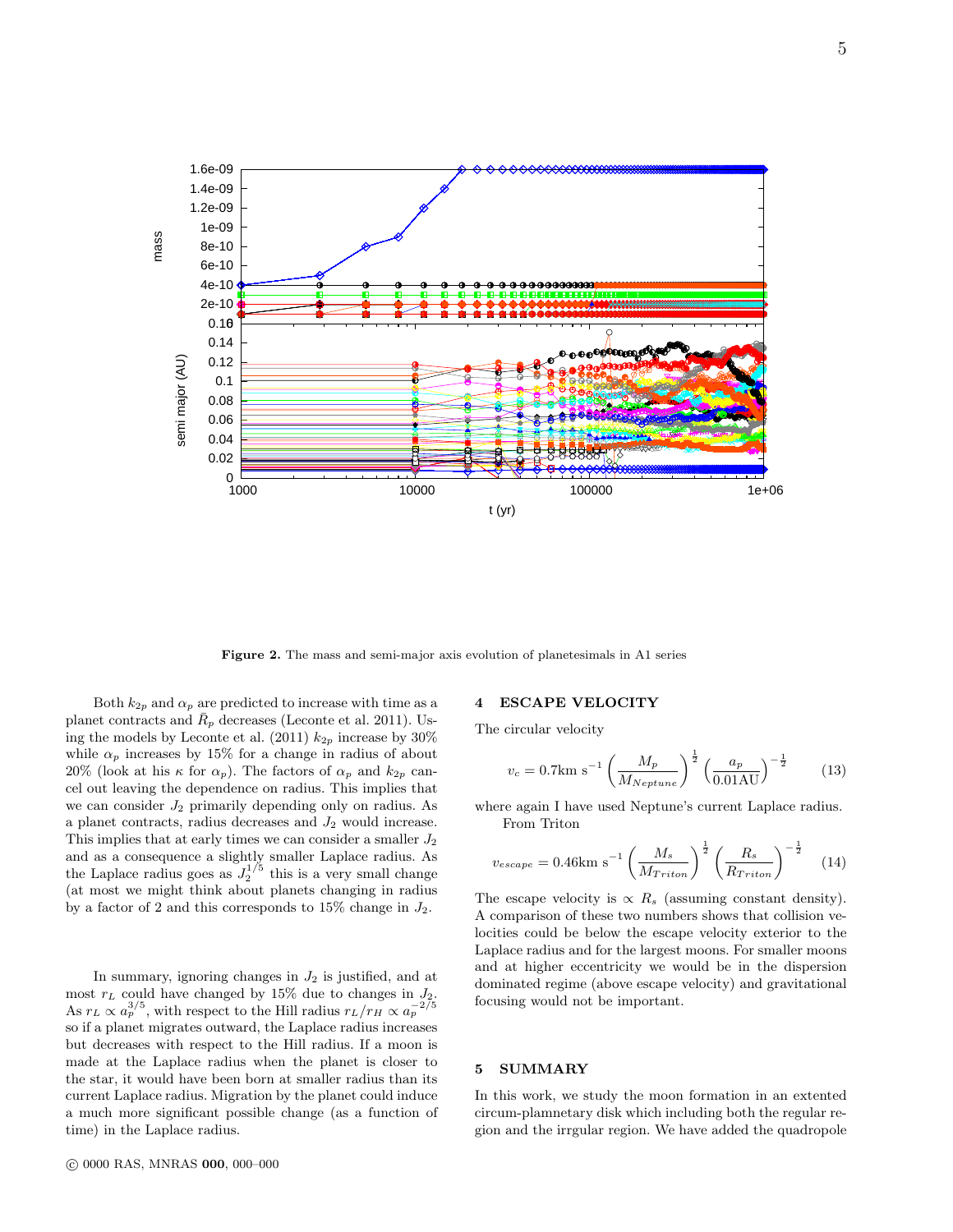

**Figure 3.** As same as Fig.1, but in the B1 series.



Figure 4. As same as Fig.1, but in the C1 series.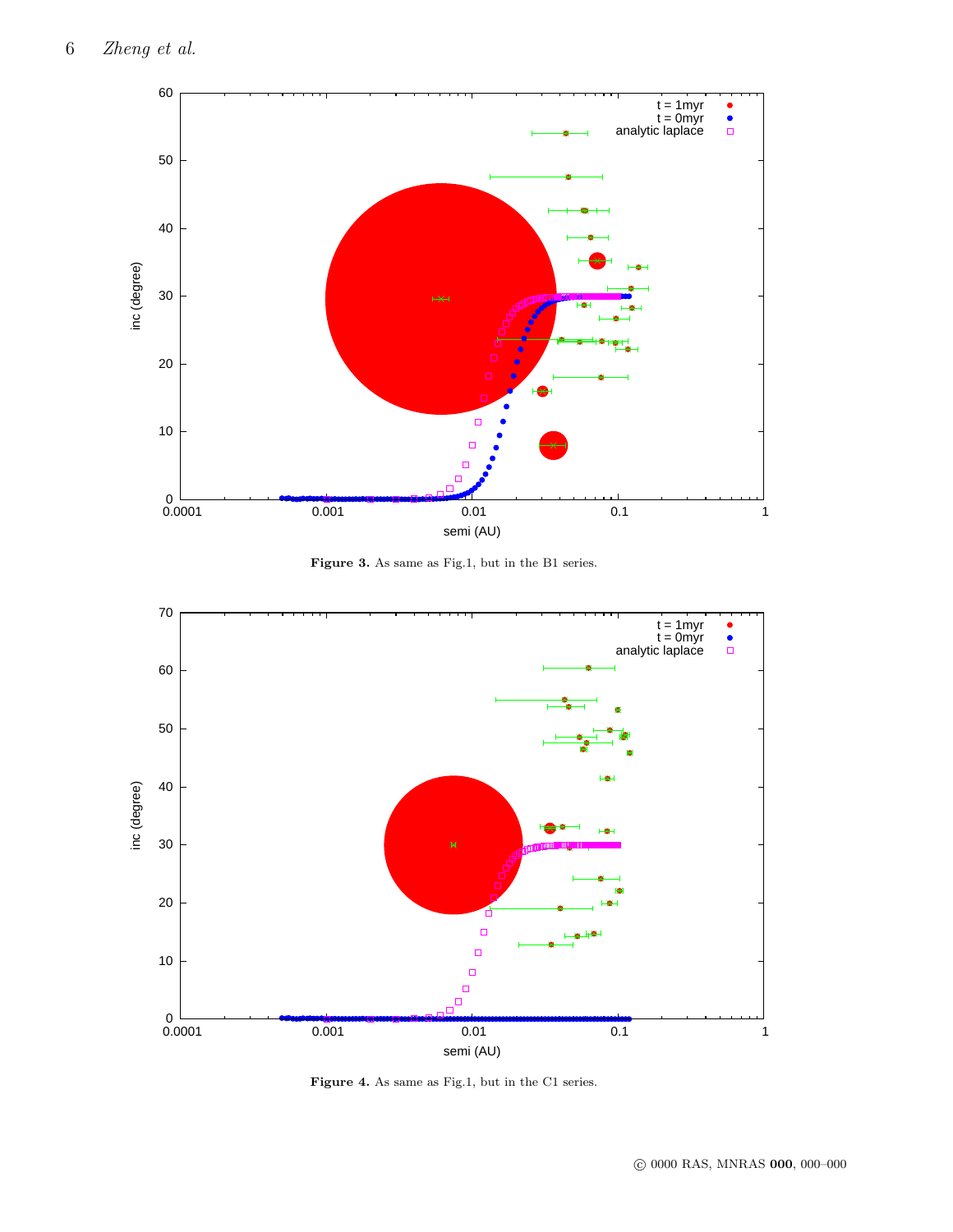

**Figure 5.** As same as Fig.1, but the planet is initially in zero obliquity.



**Figure 6.** As same as Fig.1, but in the A3 series.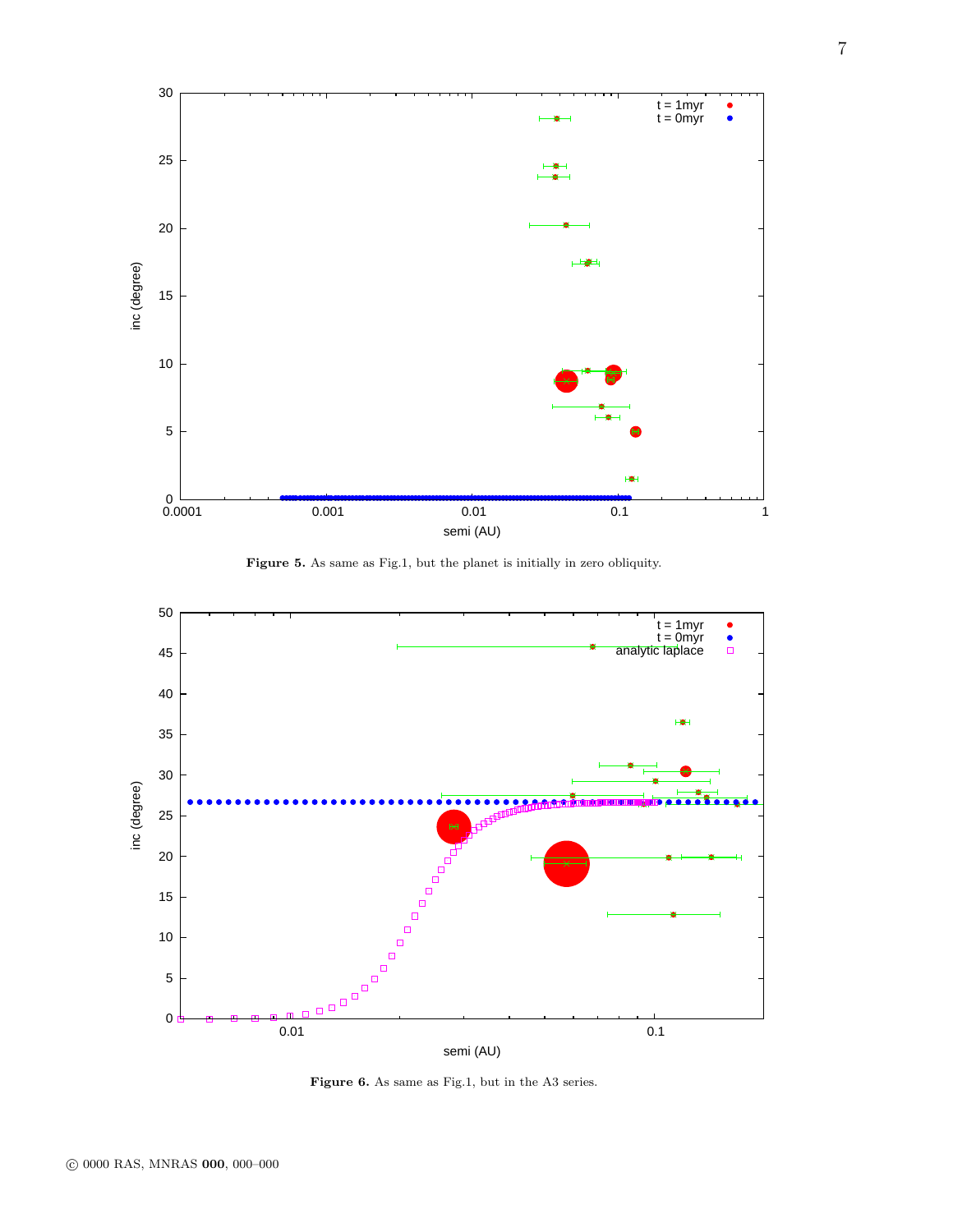

**Figure 7.** As same as Fig.1, but in the B3 series.



Figure 8. As same as Fig.1, but in the C3 series.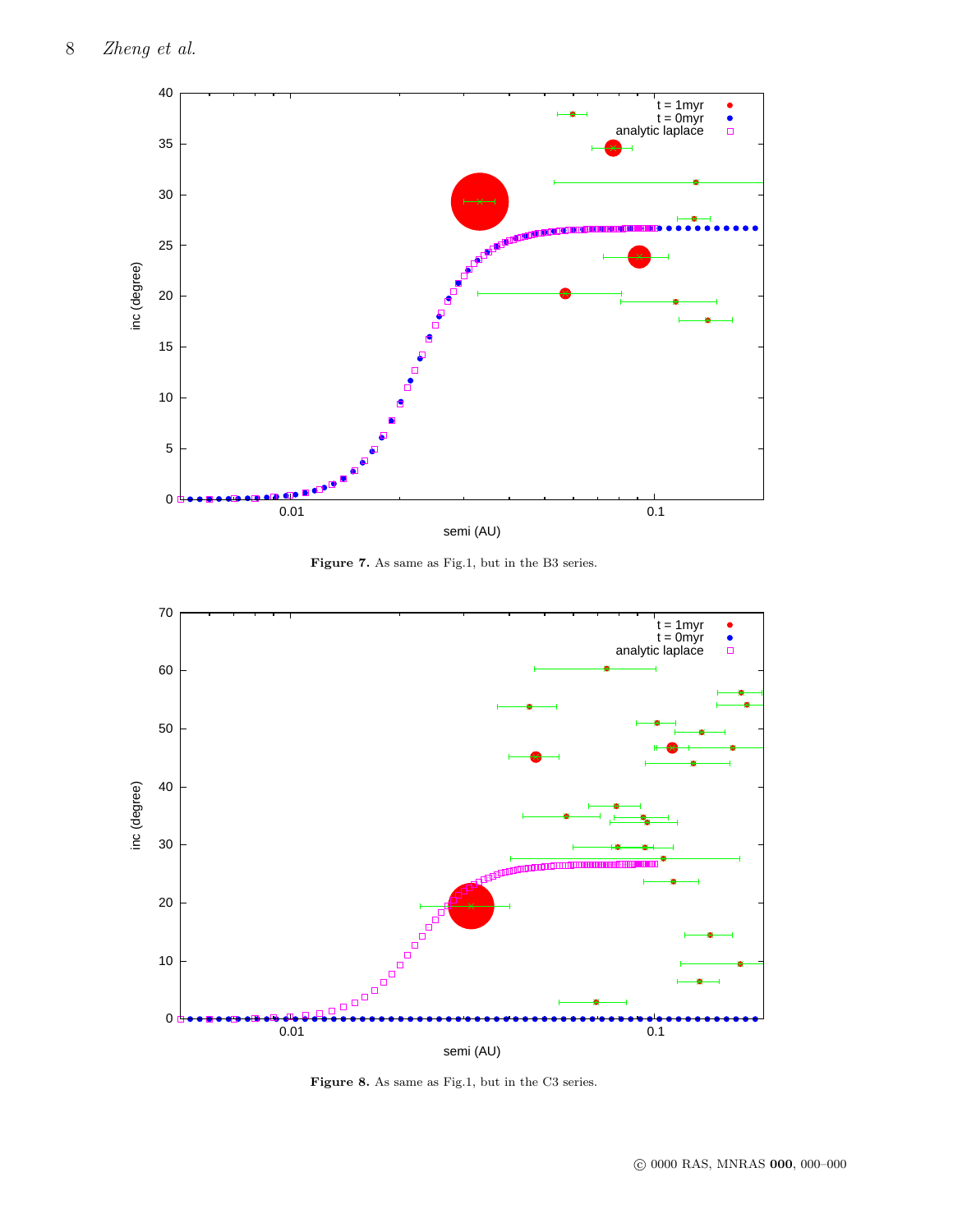

**Figure 9.** As same as Fig.1, but in the B2 series.



Figure 10. As same as Fig.1, but in the C2 series.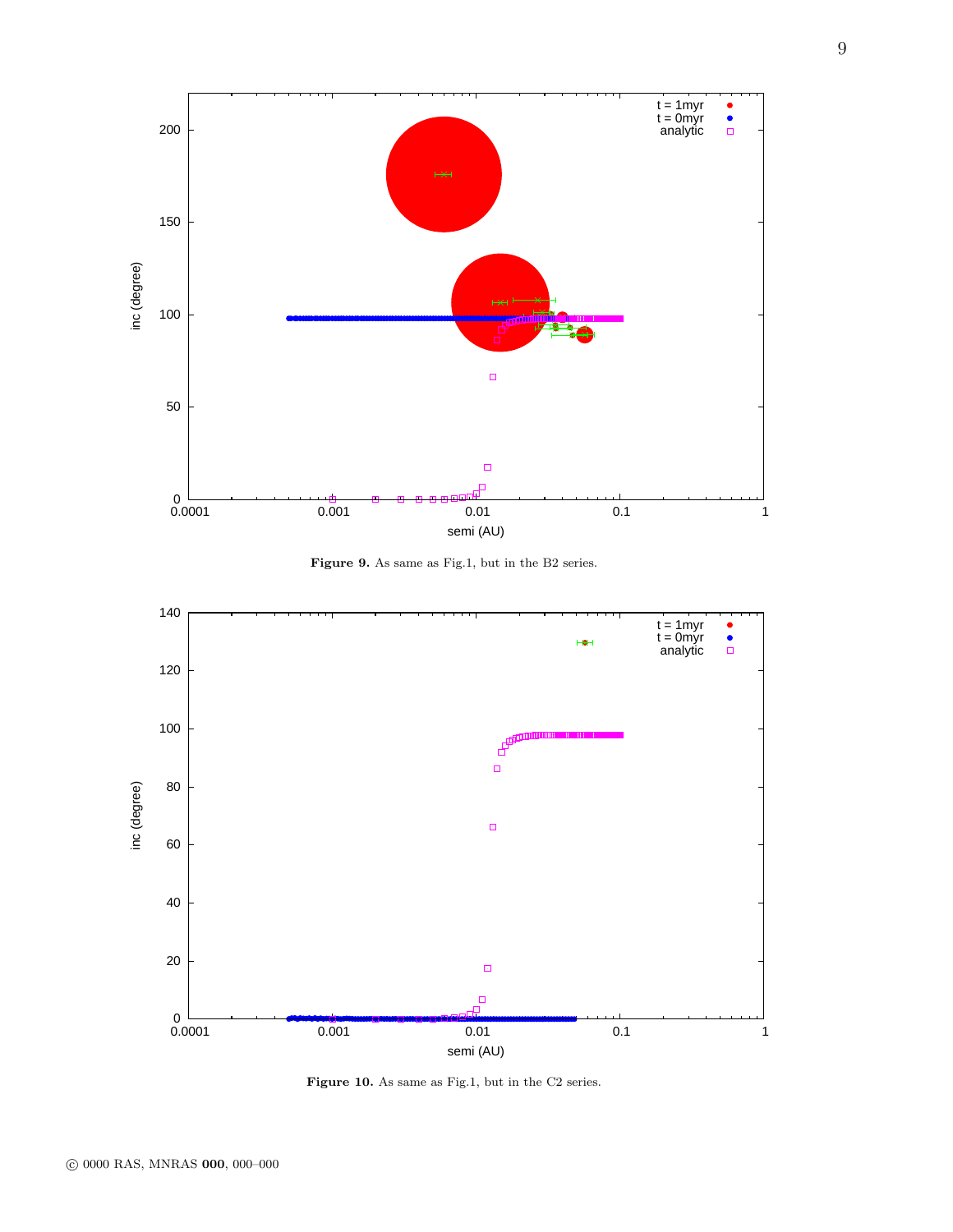

Figure 11. The eccentricity and tidal circularison timescale evolution of planetesimals in A1 series, where the circularison timescale is derived by equation8.

torque of host planet in previous Mercury code, and our simulation results certificant that planet obliquity affects moon formation.

Studies of terrestrial planet formation don't take into account a setting where eccentricities and inclinations can be increased by something like the Kozai-Lidov mechanism. This makes irregular satellite formation via collisions between planetesimals an interesting setting. A similar physical setting might occur with terrestrial planet formation in a triple star system. For example, a disk around a secondary star precesses due to the tidal force from a primary star, and if there is an additional star exterior to the binary system then there is an additional axis for precession (for example see EE-Cep models Galan et al. 2012).

Some of these simulations seem to show the formation of a massive object at *r<sup>L</sup>* suggesting a formation model for a single giant moon, such as Titan. And we even obtain some retrograde moons in some cases indicate the possible scenario for Triton formation. However, there are still future work need to be done. Firstly, we need to understand the one big moon formation mechanism in detail, and why there is absence of moons inside laplace radius. In addtion, more N-body simulations are neccessary for the statistically study on the probability of forming moons on retrograde orbits like Triton.

**Acknowledgements.** We thank Pascale Garaud and ISIMA and are grateful for support from ISIMA and hospitality from CITA and the University of Toronto. We would also like to show our thanks to Margaret Pan, Jean Teyssandier, Jeremy Leconte for their helpful comments, discussions and correspondence. Finally, thank for Douglas Lin's kindly recommending, and thanks also to Thijs Kowenhoven for his founding support.

## **REFERENCES**

- Asphaug, E., Reufer, A. 2013, Icarus 223, 544A Late origin of the Saturn system
- Batygin, K. 2012, Nature, 491, 418 A Primordial Origin for Misalignments Between Stellar Spin Axes and Planetary **Orbits**
- Batygin, K., Morbidelli1, A. & Tsiganis, K. 2011, A&A, 533, A7 Formation and evolution of planetary systems in presence of highly inclined stellar perturbers
- Canup, R. M., & Ward, W. R. 2006, Nature, 441, 834
- Cuk, M., & Gladman, B. J. 2005, ApJ, 626, L113 Constraints on the Orbital evolution of Triton
- Chambers, J. E. 1999, MNRAS, 304, 793
- Galan, C., Mikolajewski, M., Tomov, T., et al. 2012, A&A,